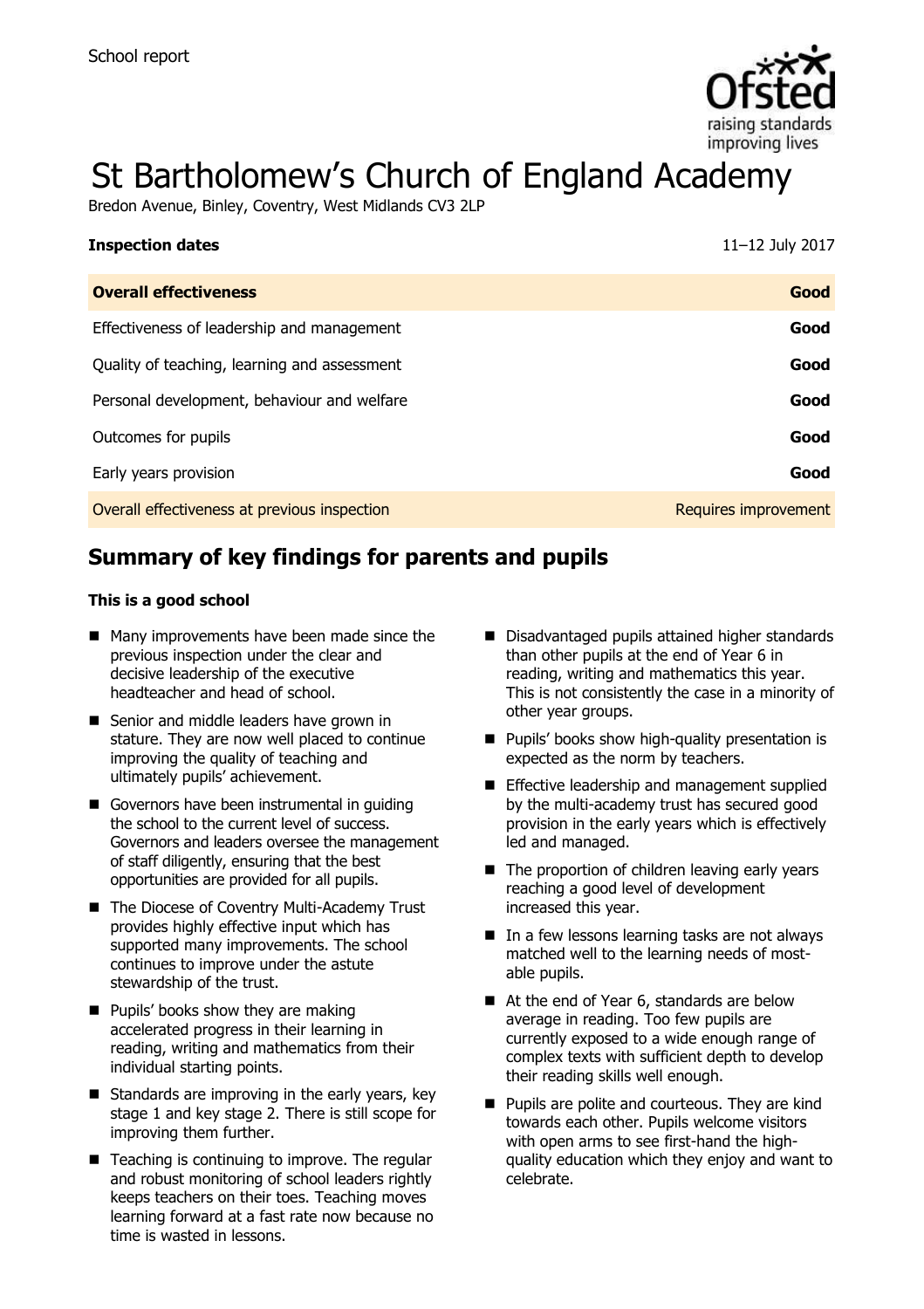

# **Full report**

#### **What does the school need to do to improve further?**

- **Further strengthen the consistency of the quality of teaching so even more pupils reach** age-related expectations, or above, in reading, writing and mathematics by:
	- continuing to diminish the differences between disadvantaged and other pupils
	- ensuring an appropriate level of challenge for most able pupils
	- providing sufficient support for leadership and management in early years from September 2017
	- increasing exposure of pupils to a range and depth of complex texts so the proportion of pupils reaching greater depth in reading increases.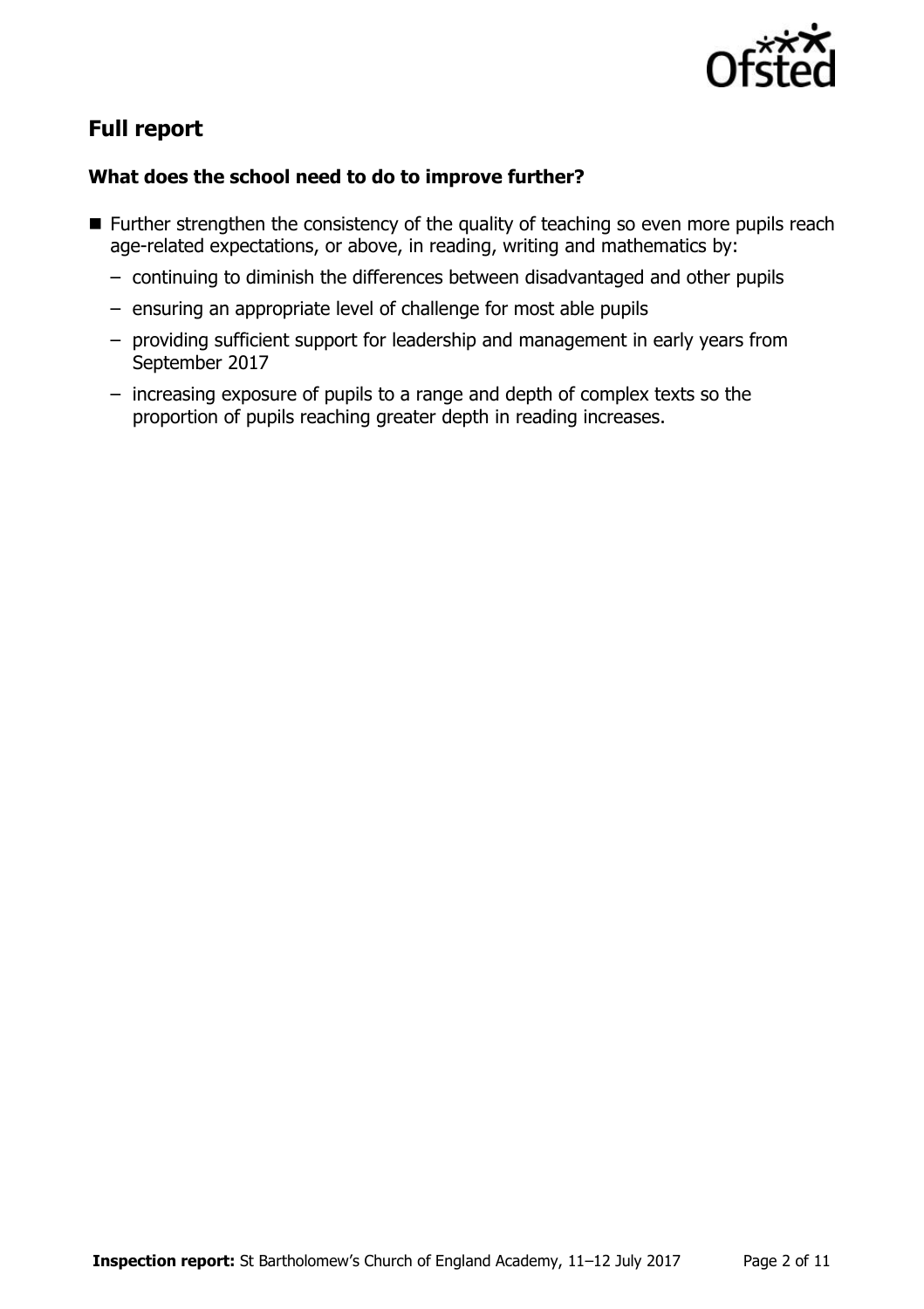

# **Inspection judgements**

#### **Effectiveness of leadership and management Good**

- The head of school and the executive headteacher have improved the school well since the previous inspection. Attainment is improving because of much more effective teaching. Pupils and staff agree that behaviour is now much better than it was previously.
- **Pupils proudly report the school has improved since the head of school was appointed.**
- Senior leaders are very clear they expect pupils to be the best they can be. In this successfully established culture of high expectation, pupils can now excel in their learning.
- Middle leaders are ambitious for pupils, effectively promoting improvement. They are increasingly confident in leading by example.
- Senior and middle leaders have a secure grasp of what still needs to be done to improve the school further. They have comprehensive plans for bringing these improvements about. Key leadership appointments have been made for next school year, leaving the school well placed to improve further
- Staff benefit from high-quality training selected carefully by school leaders to strengthen teachers' subject knowledge and improve their teaching skills. The impact of this can be seen in the accelerating rates of pupils' progress. Newly qualified teachers report the quality of support they are receiving, both in school and from across the trust, is helping them to become good teachers.
- The performance of staff is monitored effectively by school leaders. There is a rigorous programme of lesson visits and book scrutiny involving senior staff and governors.
- The curriculum is rich and diverse. Pupils enjoy learning about many exciting topics. The high quality of the curriculum design is contributing effectively to pupils' successful achievement. Social, moral, spiritual and cultural education is well promoted through the curriculum. Pupils are taught explicitly about British values so they are well prepared for living in modern Britain.
- Curriculum provision is strengthened by a wide range of activities reaching beyond the classroom. During the inspection, a visiting chef skilfully worked with Year 3 pupils, kneading dough and helping them to learn about putting instructions in order while younger children visited Ash End Farm to learn about animals.
- **Pupil premium funding is used effectively. It is improving disadvantaged pupils'** achievement. Additional funding for school sports is similarly used effectively. Many more pupils are now taking part in a wide range of exciting sports with a highly effective sports coach.
- The school has benefited well from support provided by the Diocese of Coventry Multi-Academy Trust. When key gaps became apparent in the early years, senior leaders with the support of the trust acted decisively to provide an effective leader who is currently managing the early years until the end of this school year.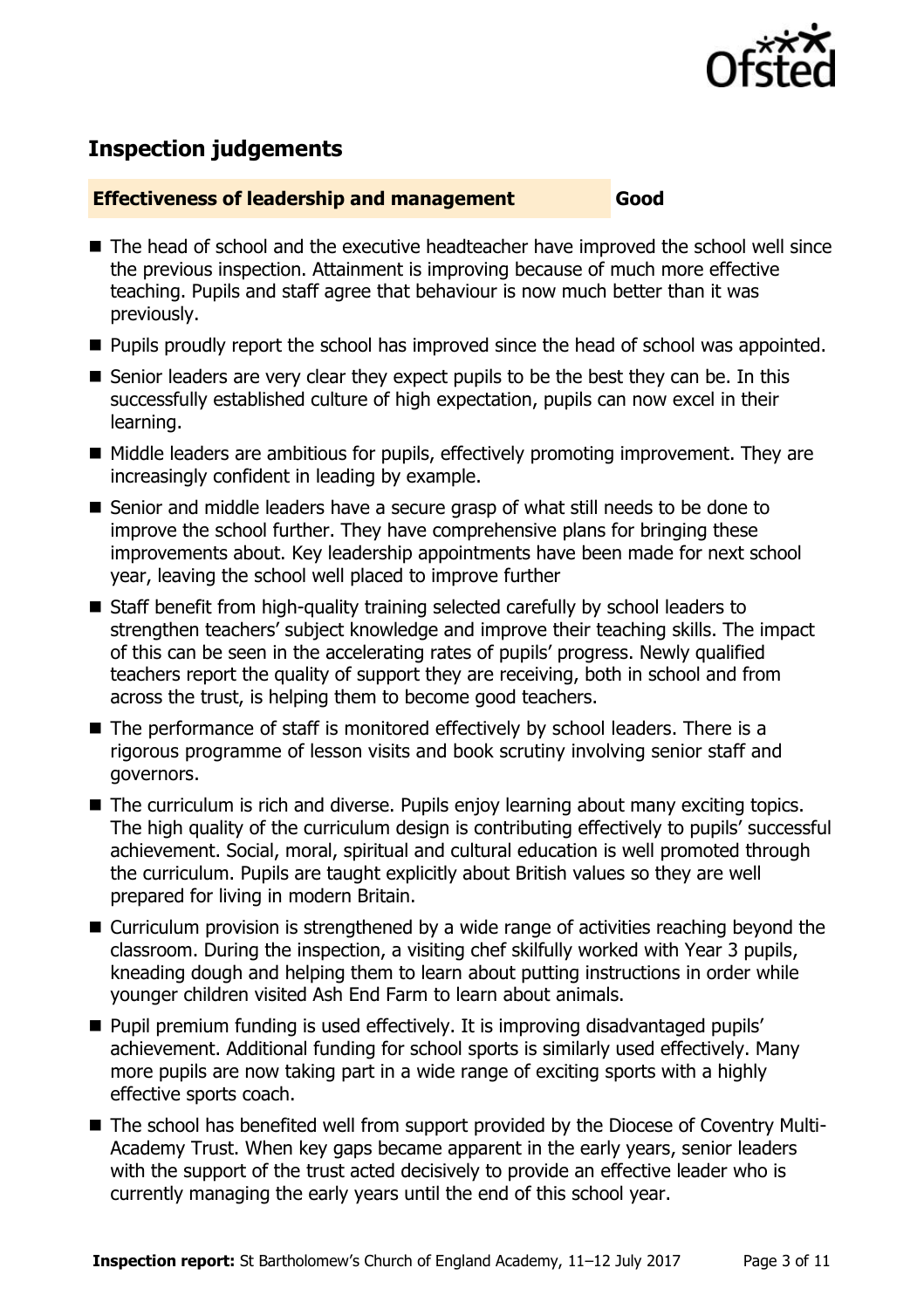

■ Leaders and managers are planning to ensure that sufficient support is provided for staff in the early years next year to consolidate the success of this year.

#### **Governance of the school**

- Governors set the strategic direction of school effectively. They regularly and robustly question leaders about the quality of education and pupils' achievement. Governors leave no stone unturned when it comes to checking on the effectiveness of teaching or how well pupils are learning.
- Recently governors asked many in-depth questions of the headteacher about how the money spent on mathematics resources was helping to accelerate pupils' progress. Governors are systematic, robust and relentless in their approach.
- Governors have a very clear understanding of what they must do next in school to build upon the many improvements made since the previous inspection.
- Regular training is undertaken by governors so they have an up-to-date understanding of the latest requirements for helping to keep pupils safe and preventing radicalisation.

### **Safeguarding**

- The arrangements for safeguarding are effective. A secure culture of safeguarding exists in this school. Stringent checks are carried out before staff or visitors can work in the school. Records of these checks are diligently kept. The school site is very secure.
- Staff receive regular updates about potential risks to pupils. Training is regular and up to date. Staff know which procedures to follow if disclosures or allegations are made.
- School staff work well with parents and a wide range of partner agencies.

#### **Quality of teaching, learning and assessment Good**

- Learning progresses at a fast pace in many lessons. Learning tasks are exciting. They are often matched very well to pupils' interests.
- $\blacksquare$  Many opportunities are provided for pupils to explain the reasoning behind how they are approaching solving problems. Much of this can be seen in mathematics. This approach is now also developing well in other subjects.
- **Pupils are well supported in their learning through the careful match of resources to** their learning needs. For example, younger pupils were observed using a range of coins to solve money problems. Interactive whiteboards are used well to support effective learning.
- When pupils need a little support in English or mathematics they use working walls, which are providing them with additional learning prompts in classrooms. These working walls are given a high profile in every classroom.
- Teaching assistants play a key role in supporting learning. They work well with a range of pupils from differing ability groups.
- The checking of learning in lessons is usually used effectively to move pupils forward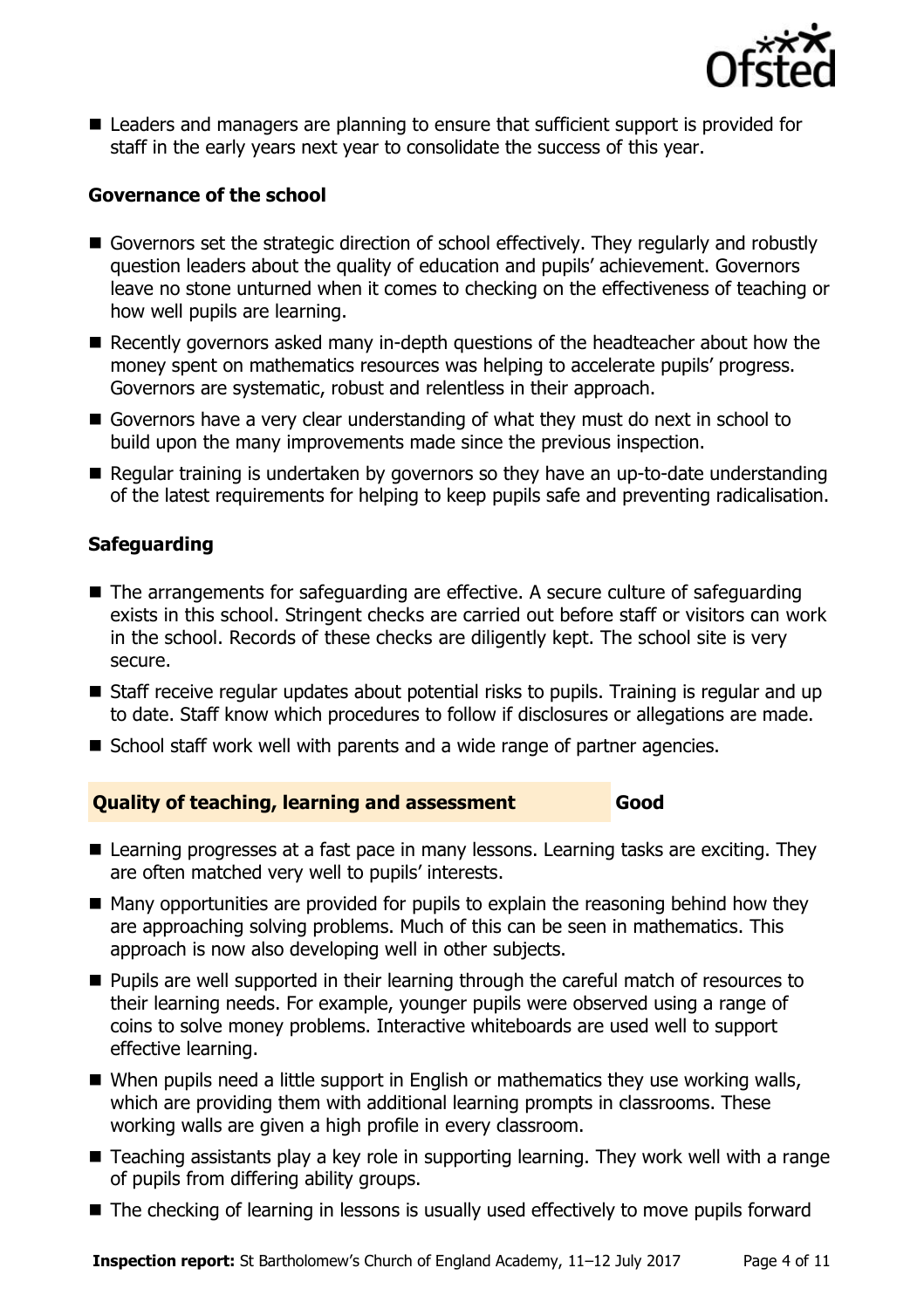

on to more difficult work when they are ready for greater challenge. Occasionally, most-able pupils are not challenged sufficiently.

**Pupils are not always given enough opportunities to read texts that are complex and** have the depth to really challenge them as effectively as they might to achieve even better outcomes.

#### **Personal development, behaviour and welfare Good**

#### **Personal development and welfare**

- The school's work to promote pupils' personal development and welfare is outstanding.
- Learning mentors play a very supportive role in helping pupils get the best from their education at St Bartholomew's. They work closely with a range of agencies and go well beyond what could be expected to help pupils become successful learners.
- The whole school community is supported when times are difficult by two skilled family link workers funded jointly by school and 'Together for Change', run jointly by the Diocese of Coventry and the Church Urban Fund. They work with families, social workers, the Home Office, the city council and other agencies to provide exceptionally effective support. This innovative project is helping many families and ultimately helping pupils feel more secure.
- **Pupils and parents see school as an oasis of calmness and a haven from the pressures** of everyday life.
- $\blacksquare$  The toast club which runs before school is giving pupils a good start to the day. It is well staffed and pupils are well prepared to begin learning.
- **Pupils are exceptionally well cared for in a nurturing and supportive learning** environment. School is helping vulnerable pupils, such as pupils who have special educational needs and/or disabilities, flourish in their learning. Reduced timetables are used successfully to help pupils with difficulties access a successful education.
- **Pupils have a good understanding of how to keep themselves safe. Pupils report that** they feel safe in school because adults look after them well.

#### **Behaviour**

- The behaviour of pupils is good. Around school pupils are polite; they enjoy the company of each other and adults. Many pupils approached inspectors to ask how their day was going.
- $\blacksquare$  In lessons, many pupils listen attentively when asked. They undertake their learning tasks with gusto, allowing learning to proceed without disruption. Many pristine workbooks show pupils have a strong sense of pride in their work.
- **Pupils confidently report that bullying does not take place very often. On the rare** occasions when it does, pupils report that it is rapidly resolved to their satisfaction.
- Through the effective work of the attendance team, the school has successfully reduced the number of pupils who are regularly absent.
- Reduced timetables for short periods of time for the most vulnerable pupils pull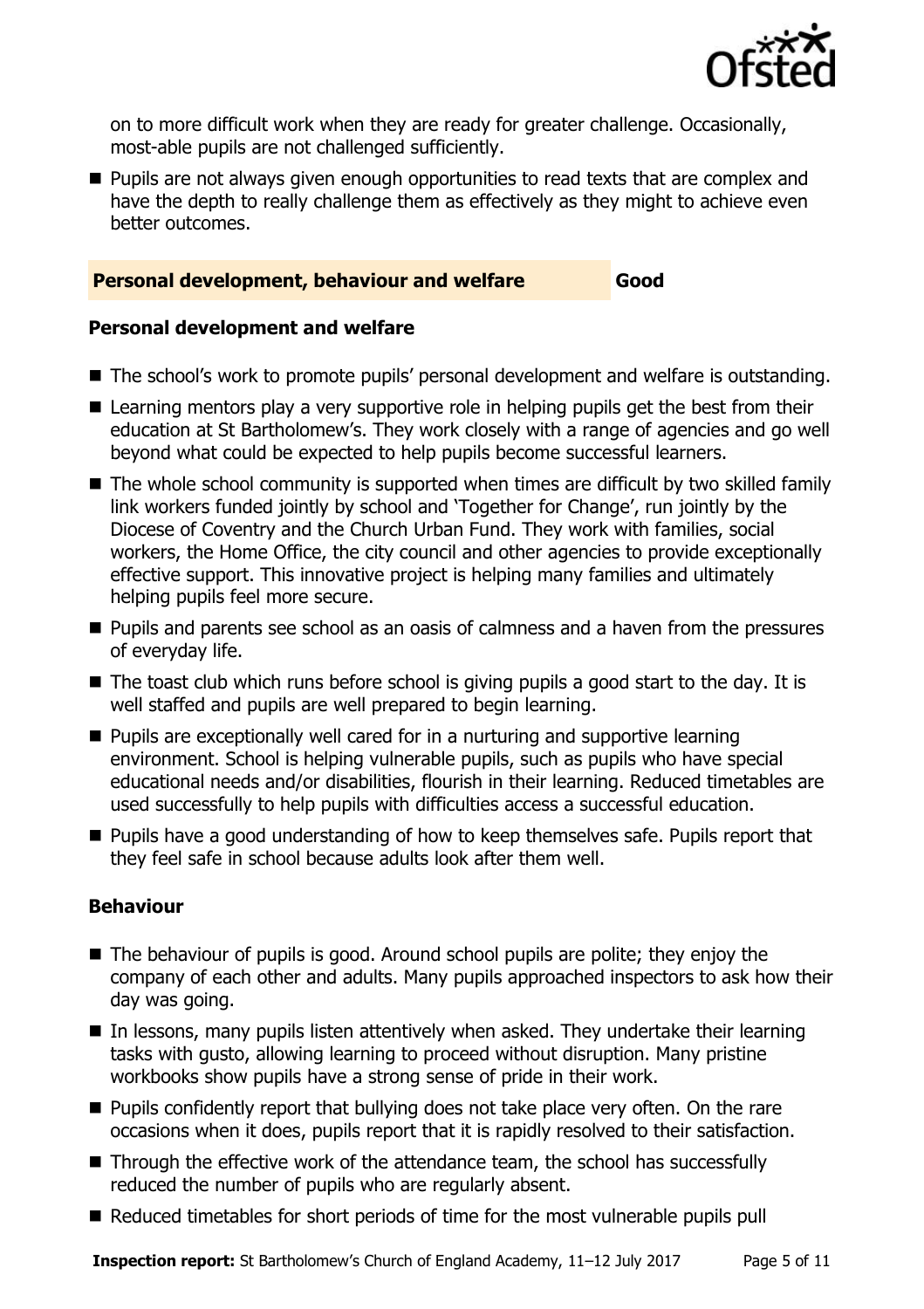

attendance figures down. Reduced timetables help the pupils to successfully start accessing full-time education rapidly.

■ Occasionally there is a little low-level disruption in a small minority of lessons. It generally involves a very small number of pupils with very specific learning and behaviour needs.

#### **Outcomes for pupils Good Good**

- **Pupils'** achievement is continuing to improve well. Pupils' progress is accelerating and they are reaching higher standards from their individual starting points in a range of subjects. All groups of pupils are now achieving better outcomes. This is reflected in the latest published results, internal school performance information and in pupils' books.
- $\blacksquare$  The proportion of pupils reaching the expected standard in the phonics screening check increased this year.
- At the end of Year 2, the proportion of pupils reaching the expected standard and gaining greater depth increased well this year in reading, writing and mathematics because of improvements in teaching.
- At the end of Year 6, likewise the proportion of pupils reaching and exceeding the expected standard increased in writing and mathematics this year.
- **Pupils' progress in lessons is accelerating. The latest school performance information** shows differences diminishing between groups of pupils such as boys compared to girls and those who have special educational needs and/or disabilities compared to others. Most-able pupils are making similar rates of progress to other pupils because of better teaching and more-effective support.
- This year in Year 6 disadvantaged pupils reached higher standards in reading, writing and mathematics than others because of the effective use of pupil premium. This is also the case in a few other year groups.
- $\blacksquare$  More pupils from middle-ability starting points at the start of Year 3 are now accelerating their progress and achieving better outcomes at the end of Year 6 because of improved teaching.
- Attainment at the end of Year 6 this year dipped in reading and is the only subject which is below average.

#### **Early years provision Good Good**

#### ■ The proportion of children reaching a good level of development at the end of Reception increased this year because of more effective teaching. Outcomes in reading, writing and number increased well since last year and more pupils are well prepared for Year 1.

- Children start nursery with knowledge and skills below those typically expected for their age and make fast progress so that many of them are well prepared to join Year 1.
- Differences in outcomes between disadvantaged children and other children are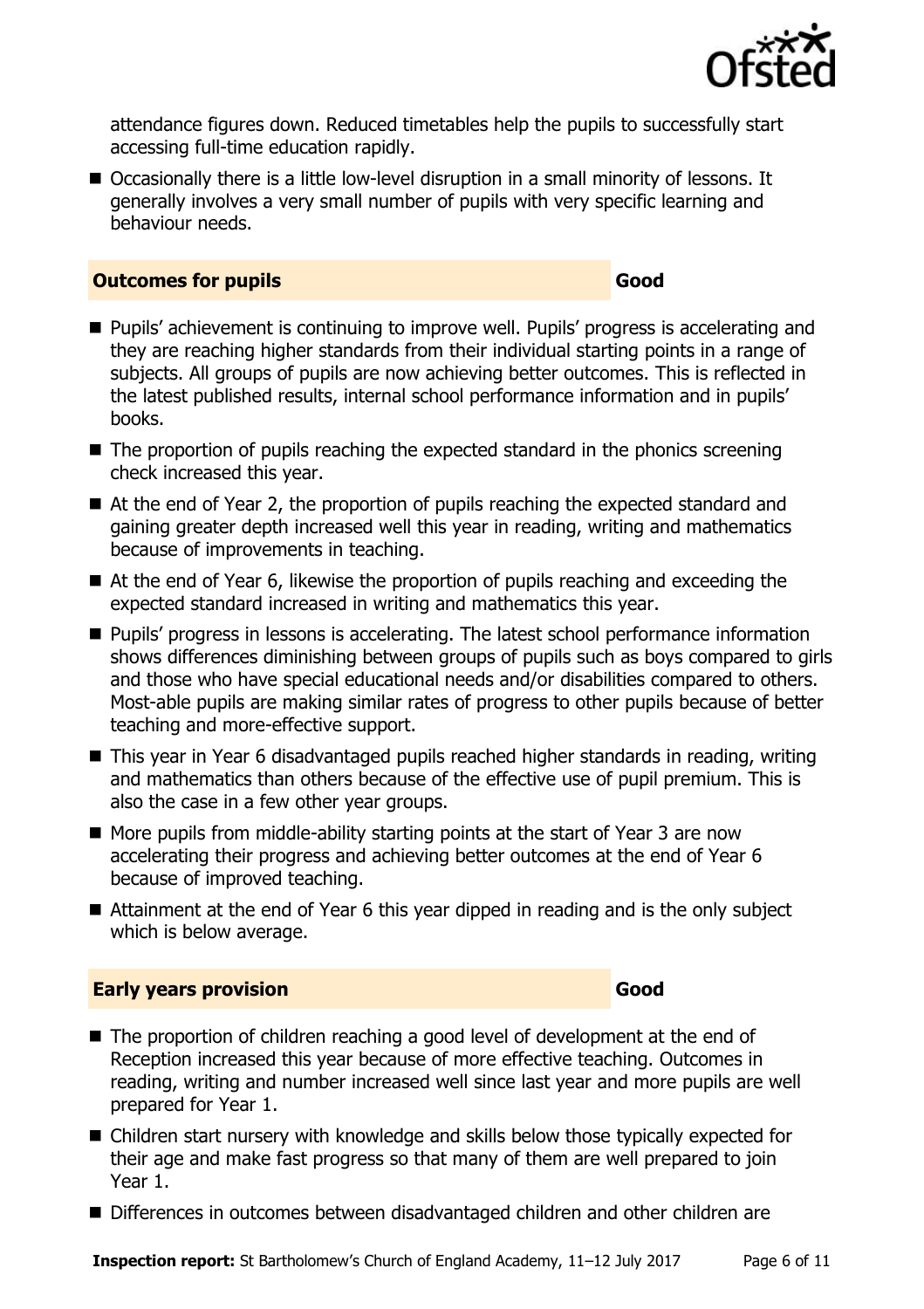

diminishing because of effective teaching and support provided in small groups for these vulnerable pupils.

- A large variety of highly engaging learning experiences are available to children, which greatly aid their development. Children's imaginations are ignited in this vibrant and highly stimulating indoor and outdoor learning environment.
- One child in his sea-lashed pirate captain uniform, on the deck of his splendid galleon, animatedly told an inspector about pirates finding treasure, enjoying warm drinks and relaxing.
- The effectively led staff team know the children well and are highly skilled at matching learning opportunities to their individual needs.
- Children enjoy the company of each other, they play and learn well together. The school goes to great lengths to ensure that these children are kept safe.
- Early years staff take every opportunity to work closely with other specialists across the multi-academy trust. Staff benefit from the many training and developmental opportunities that the trust provides for them.
- Early years staff work effectively with parents to ensure a smooth transition for children when they start in Nursery and move to Reception and Year 1.
- Additional support may be required when changes to management and staffing of early years come to fruition in September 2017.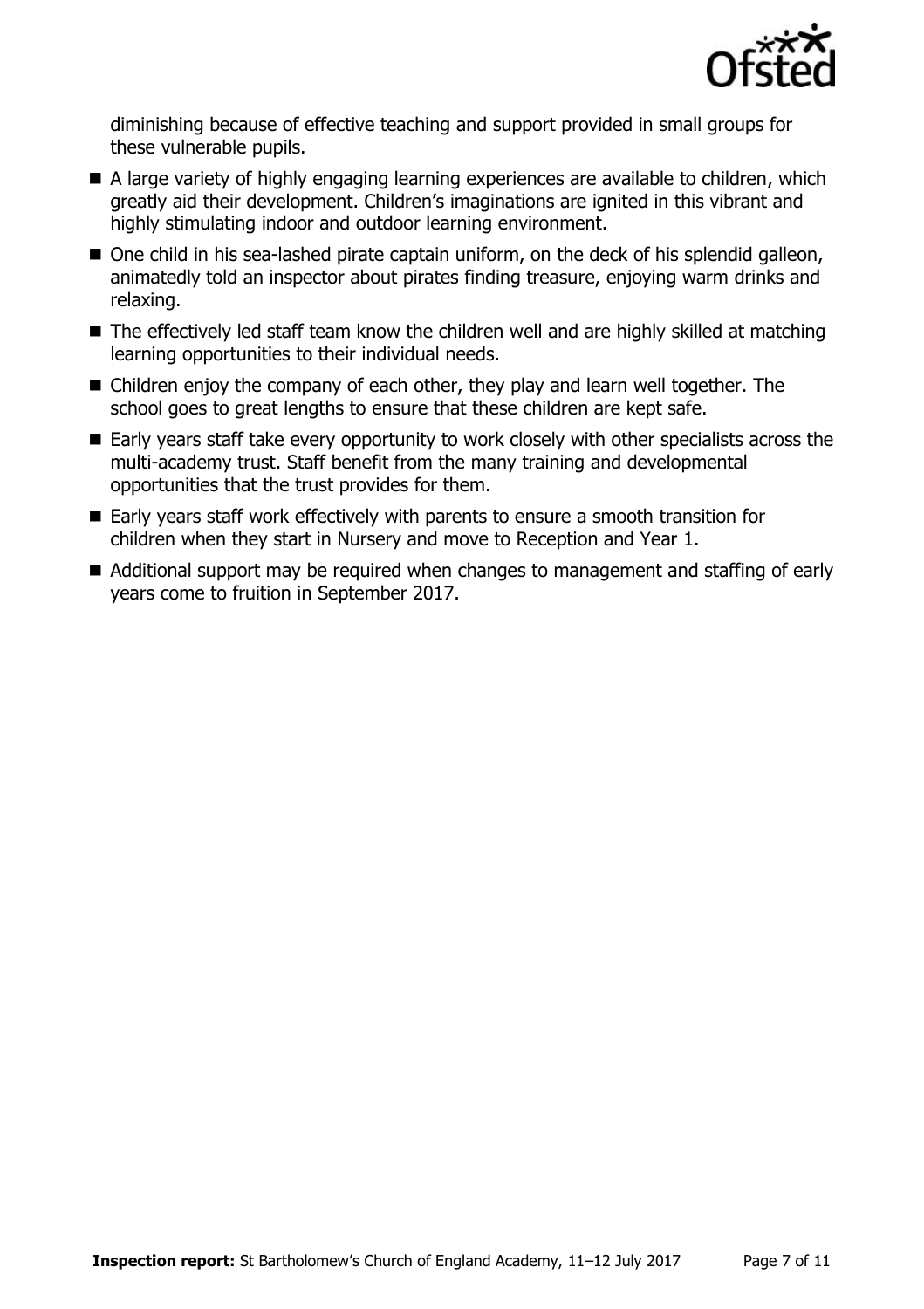

# **School details**

| Unique reference number | 139680   |
|-------------------------|----------|
| Local authority         | Coventry |
| Inspection number       | 10032579 |

This inspection of the school was carried out under section 5 of the Education Act 2005.

| Type of school                      | Primary                        |
|-------------------------------------|--------------------------------|
| School category                     | Academy sponsor-led            |
| Age range of pupils                 | 3 to 11                        |
| <b>Gender of pupils</b>             | Mixed                          |
| Number of pupils on the school roll | 293                            |
| Appropriate authority               | The governing body             |
| Chair                               | Lindsey Wright                 |
| <b>Headteacher</b>                  | Sarah Rayson                   |
| Telephone number                    | 02476 458960                   |
| Website                             | www.stbartsprimaryschool.co.uk |
| <b>Email address</b>                | admin@st-barts.coventry.sch.uk |
| Date of previous inspection         | 9-10 June 2015                 |

#### **Information about this school**

- The school meets requirements on the publication of specified information on its website and complies with Department for Education guidance on what academies should publish.
- This is a larger than average-sized primary school.
- Most pupils are of White British heritage.
- $\blacksquare$  The proportion of pupils from minority ethnic groups is above average.
- The proportion of pupils who speak English as an additional language is above average.
- The proportion of pupils supported by the pupil premium funding is above the national average.
- The proportion of pupils who have support for their special educational needs and/or disabilities is above the national average.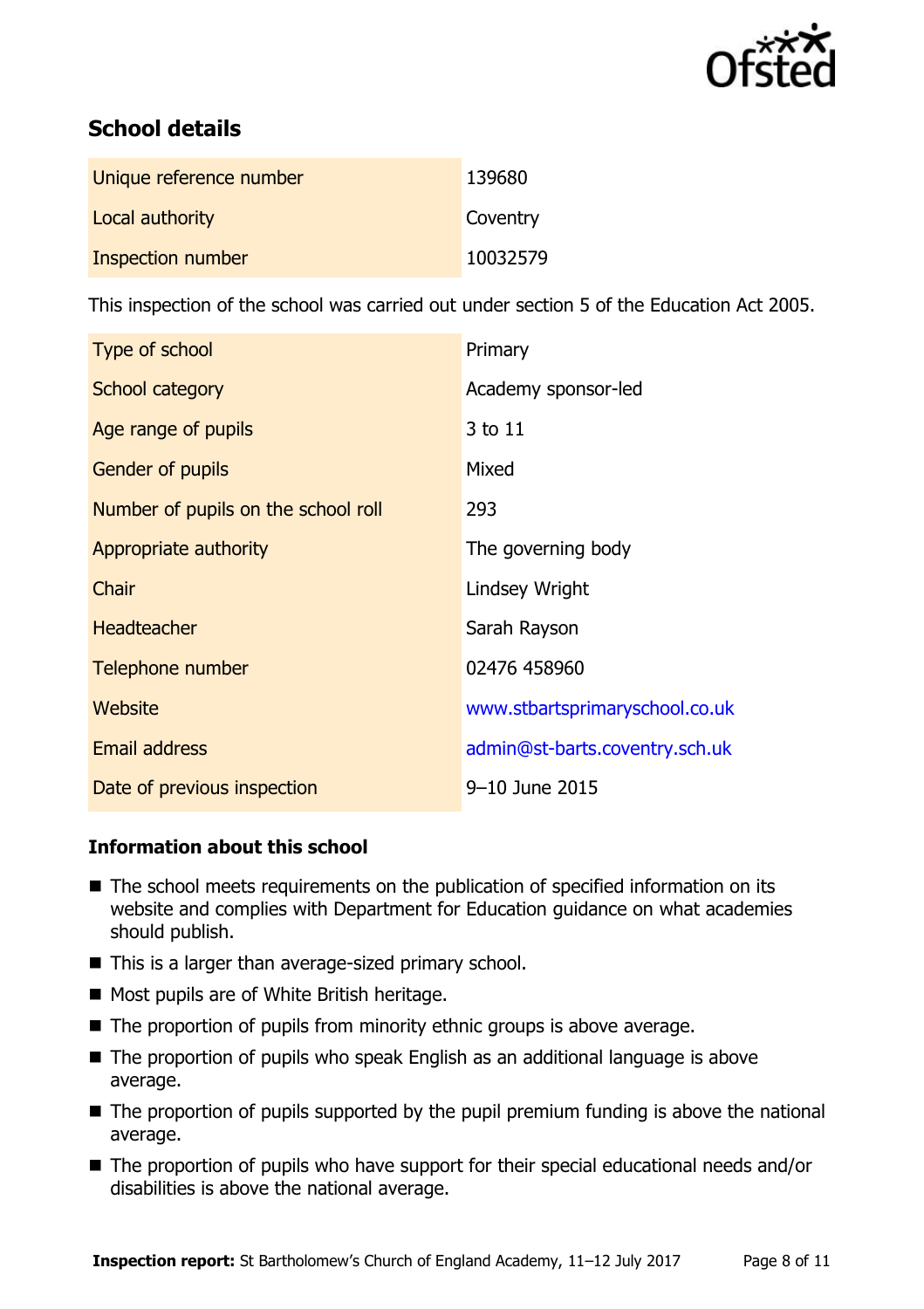

- The proportion of pupils who have a statement of special education needs or an education, health and care plan is below average.
- The school met the government's floor standards in 2016, which are the minimum expectations for pupils' progress and attainment in reading, writing and mathematics by the end of Year 6.
- Early years provision is part time in the Nursery and full time in the Reception class.
- The school runs a before-school toast club, which is managed by the governing body.
- The school is a member of the Diocese of Coventry Multi-Academy Trust.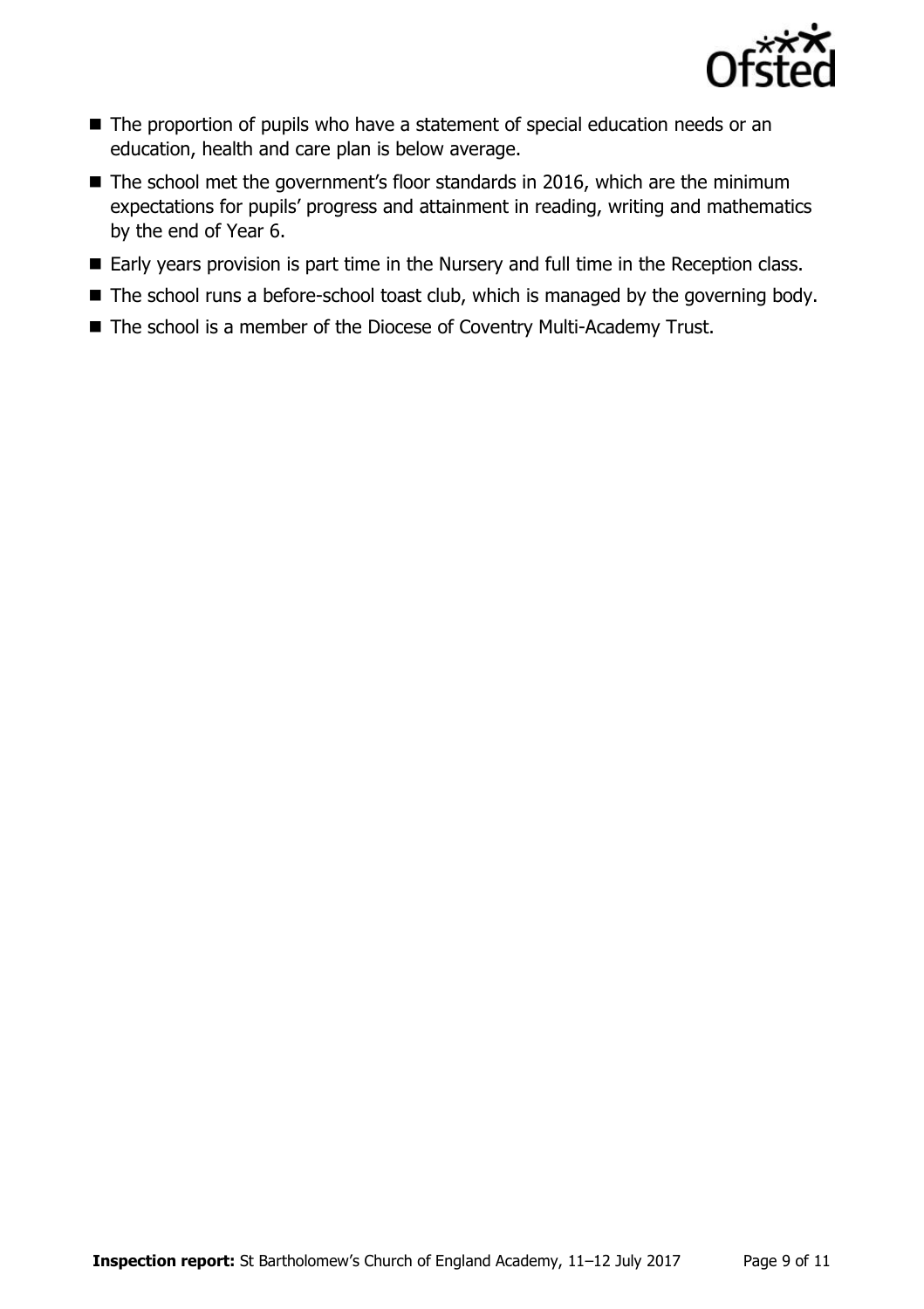

## **Information about this inspection**

- Inspectors observed learning in lessons and parts of lessons. Some of these were observed jointly with the headteacher.
- Meetings were held with senior and middle leaders, school staff and the chair of the governing body plus four other governors. The lead inspector also spoke with three representatives of the multi-academy trust.
- Inspectors spoke informally to pupils in lessons, during breaks and at lunchtimes. They also spoke with parents.
- Inspectors scrutinised the pupils' work during lessons and work produced over time in a wide range of their books. An inspector also listened to a small number of pupils from Year 1, Year 2 and Year 6 read.
- Inspectors closely observed the work of the school and looked at the latest school performance information relating to current progress.
- Other documentation scrutinised included plans for school improvement, safequarding information, behaviour logs, attendance records and minutes of governing body meetings.
- Inspectors took account of 52 responses to the school questionnaire because there were too few responses to the online questionnaire (Parent View) for inspectors to view. Inspectors also considered six free-text responses from parents, and 20 responses to the staff questionnaire.

#### **Inspection team**

| Declan McCauley, lead inspector | <b>Ofsted Inspector</b> |
|---------------------------------|-------------------------|
| <b>Stephen Cox</b>              | <b>Ofsted Inspector</b> |
| <b>Jeannette Mackinney</b>      | Ofsted Inspector        |